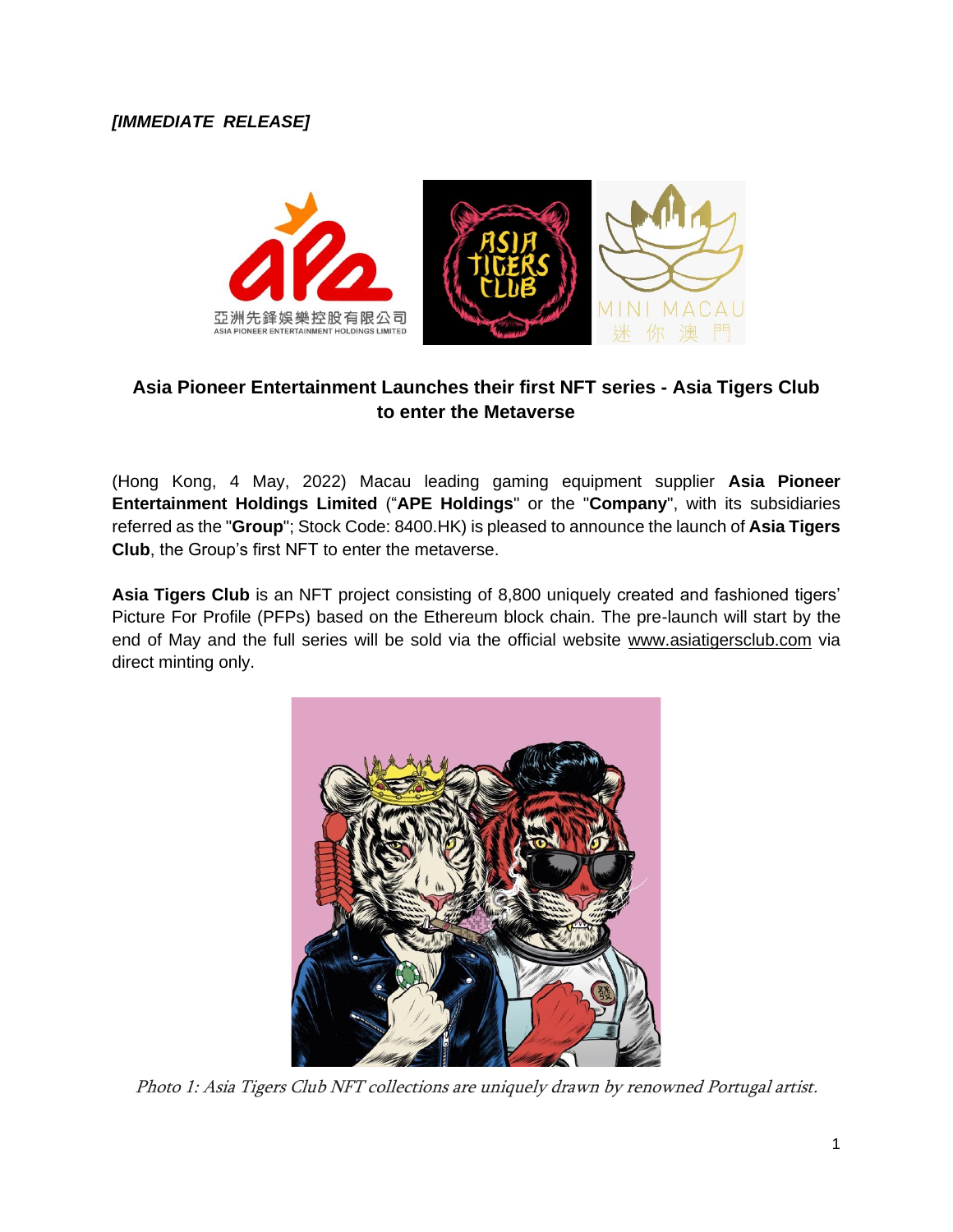The art-work of Asia Tigers Club was developed by established Portuguese artist Pedro Lourenço, by using traditional Chinese ink drawings coupled with modern generative art techniques. The Tiger theme is not only representative of Asia, but the character embodies the spirit, strength, adaptability and determination to bring back Asia travel to resort destinations throughout the region. Holders of Asia Tigers Club NFTs will have priority access to metaverse offerings in Mini Macau on Sandbox to be launched around June as well as the Group's future Resortverse metaverse. Collectors of Asia Tigers NFT will receive Resortverse Tokens which will be redeemable into real-life resort travel, hospitality, entertainment and dining experiences in Macau and across Asia.



Photo 2: The replica of the historical Ruins of St. Paul's in Mini-Macau.

For details, please visit the Asia Tigers Club Official Website: [https://asiatigersclub.com](https://asiatigersclub.com/) and Social Media Links: [https://linktr.ee/asia\\_tigers\\_club](https://linktr.ee/asia_tigers_club) .

### **Experiencing Mini Macao by clicking** <https://www.youtube.com/watch?v=t2VDmlszgFw>

**APE Holdings CFO and Executive Director Mr. Tony Chan** said, "We are really proud to be one of Macau's first major NFT projects that is building a community of digital art collectors and links them back to travel and leisure in Macau. After many months of travel restrictions, we hope Macau would be the first holiday destination in travelers' minds. Asia Tigers Club will allow collectors to first experience a digital Macau via our metaverse offerings and when the travel restrictions are relaxing, be the first to come to Macau and gain real-life benefits via our Travel Token marketplace."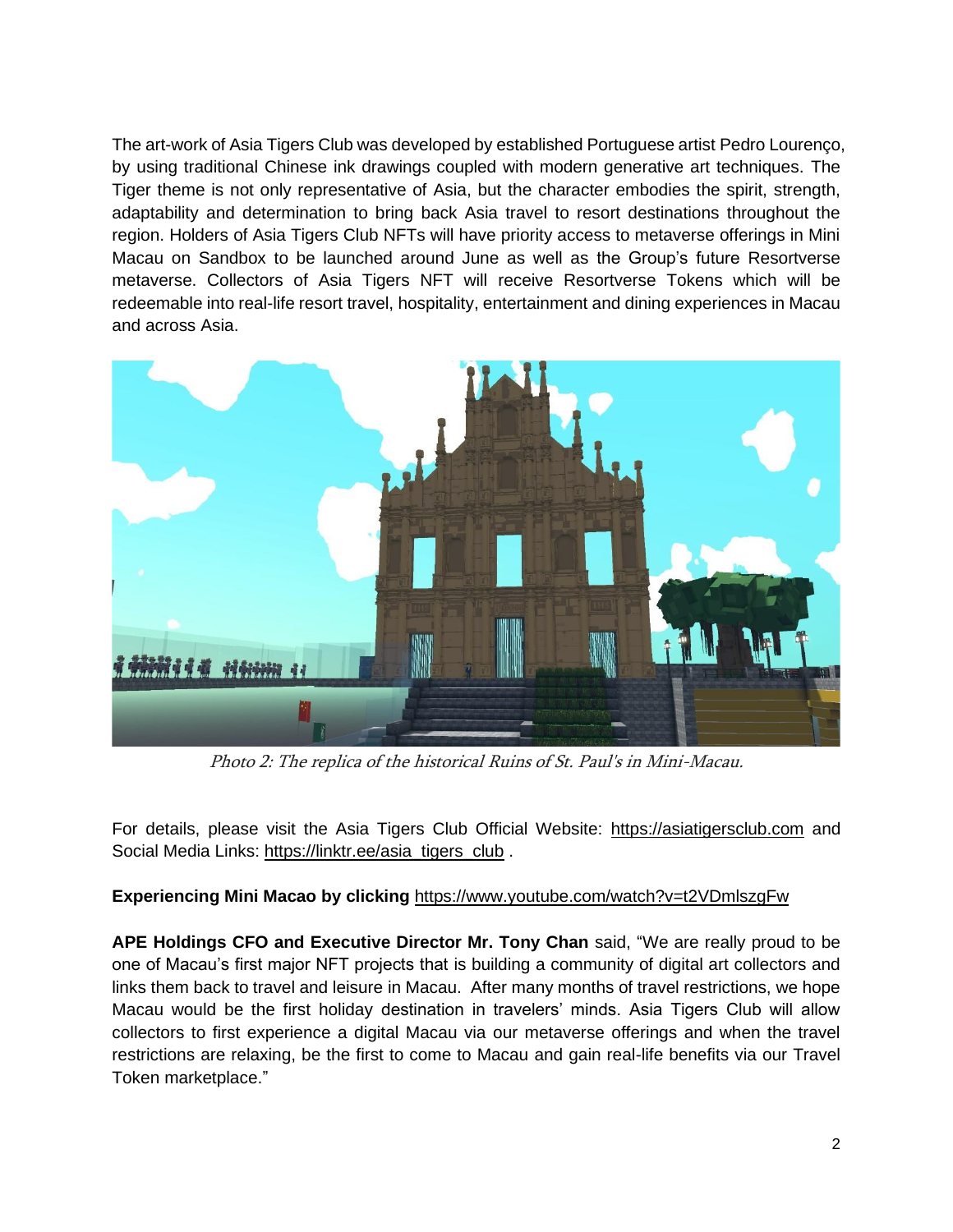Mr. Chan added, "As the worldwide environment changed and has stopped many travelers from coming to Asia, our vision is to build Asian travel destinations on the Metaverse, so our first foray is to build Mini Macau in the Sandbox Game Maker as a prototype for our upcoming Resortverse project."



*Photo 3: APE Holdings CFO and Executive Director Mr. Tony Chan.*

# **Please download the high resolution photos from [https://rb.gy/ozrkcd.](https://rb.gy/ozrkcd)**

# **About Mini Macau on The Sandbox Game**

Mini Macau is the Group's first project into the Metaverse built on The Sandbox Game. The metaverse experience comprises of digital representations of top tourist attractions of Macau such as The Ruins of St.Paul's, Macau Tower, Senado Square and Ah Ma temple. Visitors can play the interactive games in Mini Macau to win Travel Tokens, visit the art gallery, ride a ferry and visit shops of real-life retail brands in Macau. The experience builts in play to earn games to earn ResortVerse Tokens. For details, please visit [www.mini-macau.com.](http://www.mini-macau.com/)

### **About Resortverse**

ResortVerse is the Group's future travel and hospitality focused metaverse platform where metaverse travel transforms into real life travel rewards. We plan to build digital resort experiences based on real-life resort destinations by replicating the world's most notable travel destinations